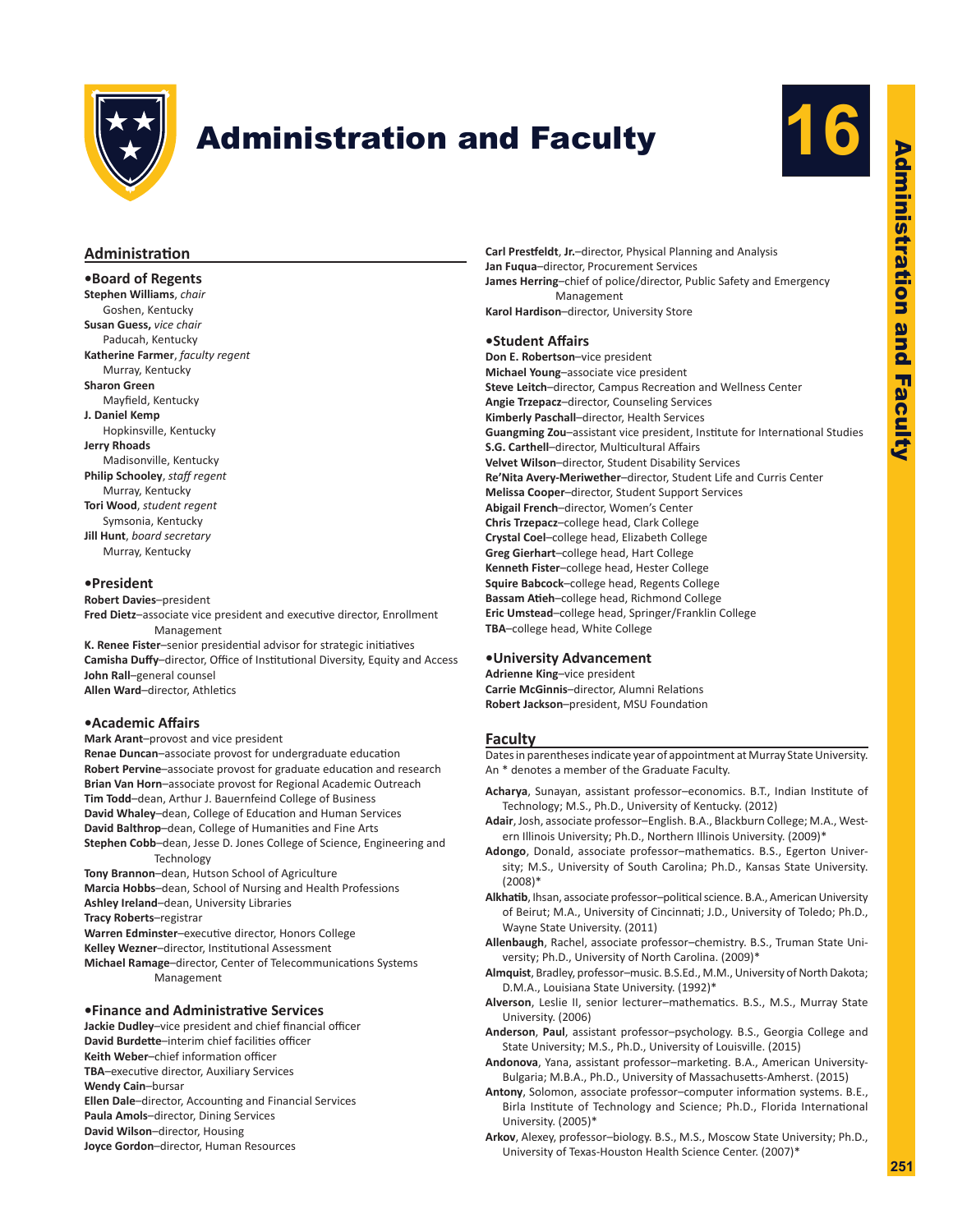- **Armstrong**, Nancy., assistant professor–nursing. B.S.N., M.S.N., Northern Kentucky University; D.N.P., Eastern Kentucky University. (2012)
- **Arneson**, Michael, lecturer–English. B.S., M.A., Murray State University. (2014)
- **Atieh**, Bassam, professor–occupational safety and health. B.Sc., Old Dominion University; M.P.H., University of Tennessee-Knoxville; M.B.A., University of Texas-Permian Basin; Sc.D., Tulane University. (1991)\*
- **Atkerson**, Gary, lecturer–animal/equine science. B.S., M.S., Murray State University. (2008)
- **Austin**, Christopher, lecturer–mathematics. B.S., M.S., Murray State University. (2010)
- **Badasyan**, Narine, associate professor–economics. B.S., Yerevan State University; M.B.A., American University of Armenia; M.A., Ph.D., Virginia Polytechnic Institute and State University. (2004)\*
- **Bagley**, Caitlin, assistant professor/reference librarian, B.A., University of Kentucky; M.L.S., Indiana University. (2010)\*
- **Bahadir**, Mehmet Emre, assistant professor–industrial technology. B.S., Marmara University; M.A., Ph.D., University of Northern Iowa. (2007)
- **Bakes**, Alan, associate professor–education. B.S., Brigham Young University; M.Coun., Ph.D., Idaho State University. (2005)\*
- **Ballard**, Lori, lecturer–nursing. B.S.N., M.S.N., Murray State University. (2011)
- **Balthrop**, David, dean, College of Humanities and Fine Arts; professor–theatre. B.A., Eastern Kentucky University; M.A., M.F.A., University of Cincinnati. (1993)\*
- **Barnett**, Cynthia, senior lecturer–Spanish. B.A., Oregon State University; M.A.T., Bethel College; M.A., Murray State University (2). (2007)
- **Baum,** Rebecca Pender, assistant professor–counseling. A.A., John A. Logan College; B.A., M.S.Ed., Southern Illinois University; Ph.D., Idaho State University. (2012)
- **Beaver**, Jeanne, associate professor–art. B.F.A., M.A., Iowa State University; M.F.A., Indiana University. (2000)\*
- **Beck**, Marc, assistant professor–computer science. B.S. Brescia University; M.S., Morehead State University; Ph.D., University of Louisville. (2015)
- **Beckers**, Laura, assistant professor–biological sciences. B.A., University of Tulsa; B.S., Northeastern State University; Ph.D., University of Missouri. (2015)
- **Beckers**, Oliver, assistant professor–biological sciences. M.S., Friedrich-Alexander University; Ph.D., University of Missouri. (2014)\*
- **Bell**, Deborah, assistant professor–English. B.A., M.A., Murray State University; Ph.D., Southern Illinois University. (2008)
- **Bellah**, Kimberly, associate professor–agricultural education. B.S., M.S., California Polytechnic State University; Ph.D., University of Florida. (2011)
- **Belue**, Ted, senior lecturer–history. B.S., M.A., Murray State University. (1985)\*
- **Benson,** Jane, lecturer–geosciences. B.S., M.S., Murray State University. (2017)
- **Betts**, Teresa, associate professor–logistics and supply chain management. B.S., Iowa State University; M.B.A., Murray State University; Ph.D., Southern Illnois University. (2011)
- **Binfield**, Kevin, professor–English. B.A., Nebraska Wesleyan University; M.A., Ph.D., University of Nebraska-Lincoln. (1997)\*
- **Black**, Andrew, assistant professor–English. B.A., Mississippi State University; M.A., University of Memphis; Ph.D., University of Maryland. (2013)\*
- **Black**, Randall, professor–music. B.M., Southern Illinois University; M.M., D.M., Indiana University. (1986)\*
- **Bloomdahl**, Susana, chair, Department of Educational Studies, Leadership and Counseling; associate professor–education. B.S., Louisiana State University; M.A., University of New Orleans; Ph.D., University of Arkansas-Fayetteville. (2008)\*
- **Bokeno**, R. Michael, chair, Department of Organizational Communication; professor–organizational communication. B.S.C., Ohio University; M.S., Murray State University; Ph.D., Purdue University. (1995)\*
- **Bolin**, J. Duane, professor–history. B.A., Belmont University; M.A., Ph.D., University of Kentucky (1996)\*
- **Bordieri**, Michael, assistant professor–psychology. B.S., University of Illinois; M.S., Southern Illinois University; Ph.D., University of Mississippi. (2014)\*
- **Boston**, Arthur, assistant professor– library science. B.A., Murray State University; M.L.S., University of Kentucky. (2016)
- **Bourke**, Brian, assistant professor–education administration. B.S., University of South Carolina-Spartanburg; M.Ed., University of South Carolina; Ph.D., University of Alabama. (2014)\*
- **Bowman**, Michael, professor–telecommunications systems management. B.S., Ouachita Baptist University; M.S., Naval Postgraduate School; Master in Strategic Studies, U.S. Army War College; Ph.D., George Mason University. (2005)\*
- **Boyd,** Julia, lecturer–occupational safety and health. B.S., M.S., Murray State University. (2016)
- **Branch,** Jessica, assistant professor–education. B.A., Ohio Northern University; M.A., Ph.D., University of Toledo. (2017)
- **Brannon**, Tony, dean, Hutson School of Agriculture. professor–agriculture. B.S., M.S., Murray State University; Ed.D., Oklahoma State University. (1988)\*
- **Brasfield**, David, professor–economics. B.A., M.S., Louisiana State University; Ph.D., University of North Carolina. (1986)\*
- **Brookhiser**, Judy, associate professor–recreation. B.S., Western Illinois University; M.S., Pennsylvania State University; Re.D., Indiana University. (1990)\*
- **Brown**, Cory, assistant professor–education. B.S., Eastern Michigan University; M.Ed., University of Cincinnati; Ph.D., Ohio State University. (2013)
- **Brown**, O. Ted III, professor–English. B.A., University of Redlands; M.A., Ph.D., Claremont Graduate School. (1991)\*
- **Brown**, Susan, lecturer–communication disorders. B.S., M.A., University of Kansas. (1995)
- **Bryant**, James, professor–art. B.F.A., Herron School of Art, Indiana University; M.F.A., Louisiana State University. (1995)\*
- **Bunget**, Gheorghe, assistant professor–engineering. B.S., Polytechnic University-Romania; M.S., Ph.D., North Carolina State University. (2015)
- **Busby**, Michael, lecture-geosciences, B.S., Central Missouri State University; M.S., Murray State University. (2017)
- **Buttrey,** Kristina, assistant professor–education. B.S., University of Tennessee-Martin; M.S., Trevecca University; M.A., Murray State University; Ed.D., Union University. (2017)
- **Byers**, Dina, professor–nursing. B.S.N., M.S.N., Murray State University; Ph.D., University of Tennessee-Memphis. (2004)\*
- **Byrd**, Karen, assistant professor–nutrition. B.A., Ball State University; M.B.A., Xavier University; Ph.D., Purdue University. (2017)
- **Byrd**, Traci, assistant professor–occupational safety and health. B.S., M.A., Murray State University; Ed.D., Union University. (2001)\*
- **Callahan**, Kathy, chair, Department of History; associate professor–history. B.S., M.S., Indiana State University; M.A., Ph.D., Marquette University. (2009)
- **Campoy**, Renee, professor–education. B.S., University of Missouri-St. Louis; M.A., Webster University; Ed.D., University of Missouri-St. Louis. (1996)\*
- **Canerdy**, Terry, head, Department of Veterinary Technology and Pre-Veterinary Medicine; professor–agriculture. B.S., University of Tennessee-Martin; D.V.M., University of Tennessee-Knoxville. (1984)\*
- **Canning**, David, associate professor–biology. B.Sc., Manchester University; D.Phil., Oxford University. (1996)\*
- **Carthell**, Alicia, senior lecturer–English. B.A., M.A., University of Miami. (2006)
- **Casey**, Michelle, assistant professor–geosciences. B.A., Macalester College; M.S., Virginia Polytechnic Institute and State University; Ph.D., Yale University. (2015)\*
- **Cetin**, Haluk, professor–geosciences. B.S., M.S., Hacettepe University; Ph.D., Purdue University. (1995)\*
- **Chakradhar**, Kala, associate professor–social work. B.Sc., M.S.W., University of Madras; M.Phil., National Institute of Mental Health and Neurosciences; Ph.D., Tata Institute of Social Sciences. (2004)\*
- **Chapman,** Melissa, assistant professor–education. B.S., Western Kentucky University; M.Ed., Olivet Nazarene University; Ph.D., Walden University. (2017)
- **Claiborne**, Daniel, chair, Institute of Engineering; associate professor–industrial and engineering technology. B.S., M.S., Murray State University; Ph.D., University of Missouri-Columbia. (1985)\*
- **Clardy**, Brian, associate professor–history. B.A., University of Tennessee-Martin; M.A., Murray State University; Ph.D., University of Southern Illinois-Carbondale. (2006)\*
- **Clark**, Landon, assistant professor–education. B.A., Freed-Hardeman University; M.A., Geneva College; Ed.D., Vanderbilt University-Peabody College. (2016)
- **Clark**, Teresa, assistant professor–education. B.A., M.A., Geneva College; Ed.D., Vanderbilt University. (2014)\*
- **Claywell**, Gina, professor–English. B.A., Western Kentucky University; M.A., Ph.D., University of Tennessee. (1996)\*

Facul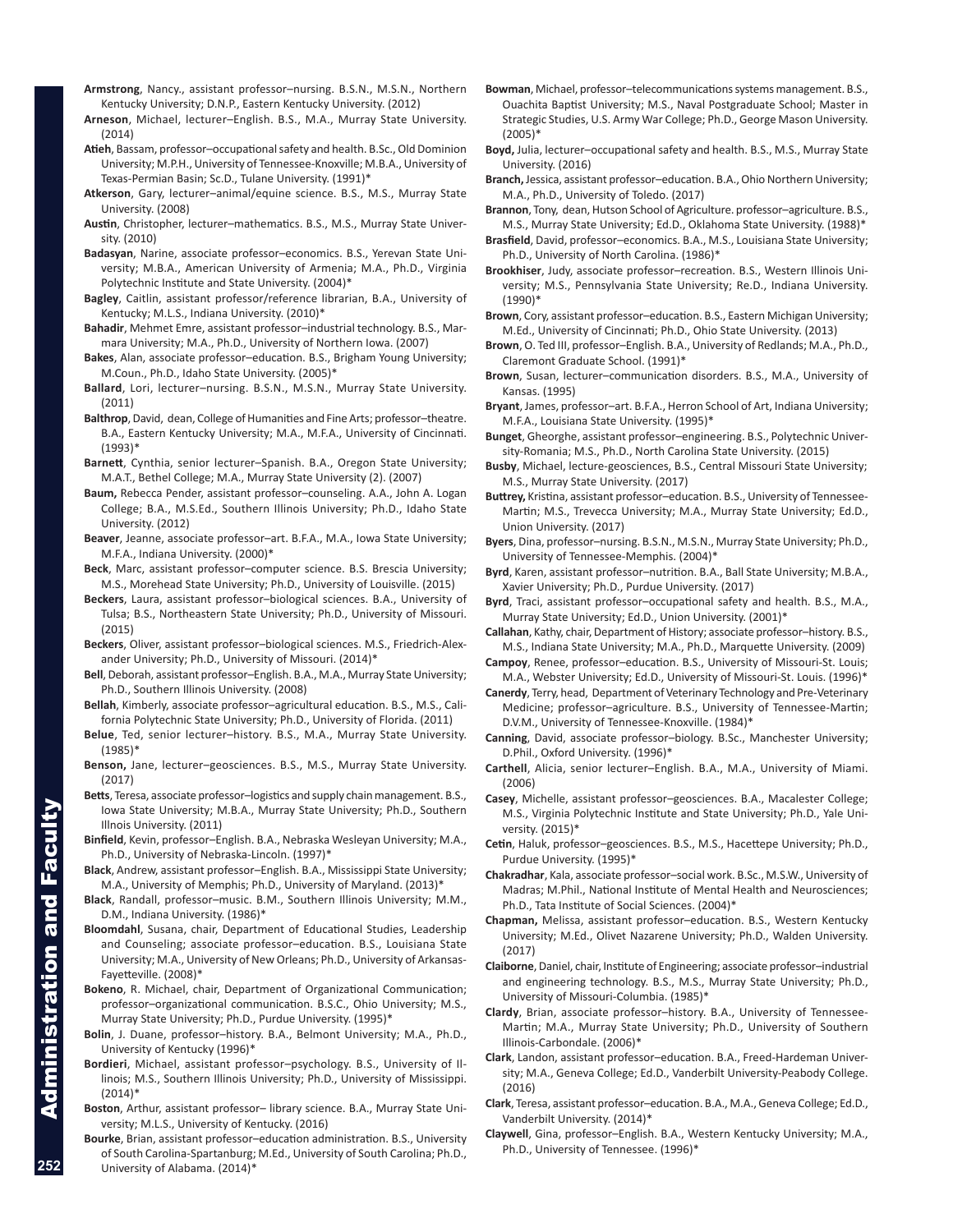- **Clear**, Kasey J., assistant professor–chemistry. B.S., Indiana University; Ph.D., University of Notre Dame. (2016)\*
- **Clemson**, Cindy, assistant professor–special education. B.S., State University College-Buffalo; M.A.Ed., Murray State University; Ed.D., Western Kentucky University. (2015)
- **Clinger**, James, professor–political science. B.A., M.A., University of Kansas; Ph.D., Washington University. (2002)\*
- **Cobb**, Barbara, professor–English. B.A., Wellesly College; M.A., Ph.D., Rutgers University. (2002)\*
- **Cobb**, Stephen, dean, Jesse D. Jones College of Science, Engineering and Technology; professor–engineering and physics. B.S., M.S., Murray State University; M.S., Ph.D., Georgia Institute of Technology. (1988)\*
- **Coel**, Crystal, senior lecturer–organizational communication. B.A., Hampton University; M.A., University of Louisiana-Monroe; J.D., Southern University Law Center. (1995)
- **Collins**, Craig, assistant professor–mathematics. B.S., M.S., Murray State University. Ph.D., University of Tennessee. (2015)
- **Conner**, Alysia, lecturer–agriculture. B.S.A., M.S., Murray State University. (2014)
- **Cooper,** Sara, assistant professor– English. B.A., Northern Arizona University; M.A., New Mexico State University; Ph.D., University of Houston. (2017)
- **Cothran**, Kem, lecturer–education. B.S., M.A. Ed., Murray State University.  $(2014)$
- **Coulter**, Karen, assistant professor–communication disorders. B.S., Illinois State University; M.S., Indiana State University; Ph.D., University of Louisville. (2014)
- **Cox**, J. Ricky, professor–chemistry. B.S., University of Tennessee-Martin; M.S., Murray State University; Ph.D., University of Tennessee-Knoxville. (1999)\*
- **Cox**, Stephen, associate professor–organizational communication. B.A., M.A., Western Kentucky University; Ph.D., University of Missouri-Columbia. (1997)\*
- **Crawford**, Maribeth, assistant professor–music. B.M., Mississippi College; M.M., D.M.A., University of Cincinnati. (2015)
- **Crider**, Matthew, assistant professor–theatre. B.F.A., University of Florida; M.F.A., Brandeis University. (2012)
- **Crofton**, John, professor–engineering and physics. B.S., B.E.E., M.S., Ph.D., Auburn University. (1994)\*
- **Crofton**, Judy, senior lecturer–English. B.A., M.A., Auburn University. (2007)
- **Cross**, Summer, assistant professor–nursing. B.S.N., M.S.N., Murray State University; Ph.D., University of Missouri-Kansas City. (2009)\*
- **Cumming,** Ashley, assistant professor–music. B.M., Wilfrid Laurier University; M.M., University of Victoria; D.M., Indiana University Jacobs School of Music. (2016)
- **Cushen**, Patrick, assistant professor–psychology. B.A., Saint Louis University; M.A., Ph.D., University of Illinois. (2014)\*
- **Cyzewski**, Julie, assistant professor-English. B.A., Gordon College; M.Ed., Arcadia University; Ed.S., Simmons College; M.A., University of Connecticut; Ph.D., The Ohio State University. (2016)
- **D'Ambrosio**, Mike, associate professor–music. B.A., Lehigh University; M.M., Ph.D., University of Cincinnati. (2008)\*
- **Darracq,** Andrea, assistant professor–biological sciences. B.S., University of Maine; M.S., University of Arkansas-Monticello; Ph.D., University of Florida. (2017)
- **Davis**, Amanda, assistant professor–animal and equine sciences. B.S., Southern Arkansas University; M.S., Ph.D., University of Arkansas. (2015)
- **Davidson,** Kelly, assistant professor–accounting. B.S., M.S., University of Kentucky; Ph.D., University of Florida. (2017)
- **Dawkins**, Laura, professor–English. B.A., University of Louisville; M.A., University of Kentucky; Ph.D., Indiana University. (2000)\*
- **DeBella**, Joseph, associate professor–physical education. B.S., Northeastern University. VT MED, Norwich University; Ph.D., Texas A&M University. (2002)\*
- **Derting**, Terry, professor–biology. B.A., Mount Holyoke College; M.S., Virginia Polytechnic Institute and State University; Ph.D., Indiana University. (1993)\*
- **DeWees**, William, professor–animal health technology. B.S., M.S., University of Tennessee; DVM, Mississippi State University. (2005)\*
- **Dodd**, Amelia, chair, Department of Applied Health Sciences; assistant professor–exercise science; B.S., Murray State University; M.P.T., University of Louisville; D.P.T., University of Kentucky. (2006)\*
- **Dodson**, Richard, assistant professor–education administration. B.S., University of Kansas; M.A.Ed., Ed.D., Northern Arizona University. (2011)\*
- **Donnelly**, Robert, professor–mathematics. B.S., Liberty University; Ph.D., University of North Carolina-Chapel Hill. (1997)\*
- **Donovan**, Elizabeth, assistant professor–mathematics. B.S., M.S., Worcester Polytechnic Institute; M.S., Ph.D., Northeastern University. (2015)
- **Doom**, Anna, lecturer–animal health technology. B.S., M.S., Murray State University. (2007)
- **Dublin**, Steve, senior lecturer–management and marketing. B.S., M.B.A., Murray State University. (1998)
- **Duncan**, Janine, assistant professor–education. B.S., University of Illinois-Urbana-Champaign; M.Ed., Ph.D., University of Missouri-St. Louis. (2016)
- **Duncan**, Leslie, lecturer–industrial and engineering technology. B.S. Murray State University (2006), M.S., PhD., Vanderbilt University. (2016)
- **Duncan**, Renae, acting provost; professor–psychology. B.A., University of Maryland; M.S., Ph.D., Florida State University. (1993)\*
- **Dunham**, Mardis, professor–school psychology. B.S., M.S., S.S.P., Northeast Louisiana University; Ph.D., University of Missouri. (1997)\*
- **Dunn**, Jessica, assistant professor–finance. B.S., M.S., Murray State University; Ph.D., Southern Illinois University. (2013)\*
- **Durr**, David, Baurenfeind endowed chair in investment management; professor–finance. B.B.A., University of Texas-Austin; M.B.A., Stephen F. Austin State University; Ph.D., University of North Texas. (2003)\*
- **Dwelly**, Priscilla, assistant professor–exercise science. B.S., Eastern Kentucky University; M.S., Florida International University; Ph.D., University of Arkansas. (2015)\*
- **Easterling**, Joshua, assistant professor–English. B.A., University of Maryland (2); M.A., Ph.D., Ohio State University. (2015)
- **Eaton**, David, chair, Department of Economics and Finance; professor–economics. B.A., University of Maryland; M.A., University of Michigan; M.Div., Midwestern Baptist Theological Seminary; Ph.D., University of Michigan. (1996)\*
- **Edminster**, Warren, director, Honors College; professor–English. B.A., Ph.D., Baylor University; M.A., Clemson University. (2000)\*
- **Elder-Anderson**, Stephanie, associate professor–journalism and mass communications. B.S., M.S., and Ed.D., Murray State University. (2017)
- **Ekida**, Fusae, assistant professor–Japanese. B.A., Yamaguchi Women's University; M.A., Ohio State University; M.A., Ph.D., University of Washington. (2015)
- **El Masri**, Bassil, assistant professor–geosciences. B.S., Lebanese University; M.S., Texas Tech University; Ph.D., Indiana University. (2014)\*
- **Engelson**, Leslie, associate professor/technical services librarian. B.A., Northwest University; M.L.I.S., University of Washington. (2011)\*
- **Engineer**, Urmi, assistant professor–history. B.A., Wake Forest University; M.A., Ph.D., University of California. (2015)\*
- **Epperson**, Alison, assistant professor–health education. B.S., M.S., Murray State University; Ph.D., Southern Illinois University. (2012)\*
- **Erdmann**, Jeremy, lecturer–athletic training. B.S., University of Iowa; M.A., Murray State University. (2001)\*
- **Erdmann**, Kristan, assistant professor–athletic training. B.S., M.S., Eastern Kentucky University; Ed.D., University of Kentucky. (2013)\*
- **Erickson**, Scott, associate professor–music. B.M.E., University of Wisconsin; M.M., University of Michigan. (1985)
- **Erikson**, Debra, assistant professor–education. B.S., Chicago State University; M.S., Northern Illinois University; Ph.D., University of Illinois-Urbana/ Champaign. (2012)
- **Esau**, Robin, lecturer–nonprofit leadership studies. B.I.S., M.A., Murray State University. (2014)
- **Ezumah**, Bellarmine, associate professor–journalism. B.S., St. John's University; M.S., Brooklyn College; Ph.D., Howard University. (2012)\*
- **Fannin**, Harry, chair, Department of Chemistry; professor–chemistry. B.S., Murray State University; Ph.D., University of Cincinnati. (1988)\*
- **Fannin**, John, associate professor–music. B.S., Edinboro State College; M.M., New Mexico State University. (1995)\*
- **Farmer**, Katherine, associate professor/reference librarian/director of curriculum materials. B.A., Mississippi College; M.L.I.S., University of Southern Mississippi. (2009)\*
- **Fawzy**, Wafaa, associate professor–chemistry. B.S., M.S., Alexandria University; Ph.D., Michigan State University. (2008)\*
- **Ferguson**, David, professor–agriculture/agronomy. B.S., M.S., Ohio State University; Ph.D., Kansas State University. (1996)\*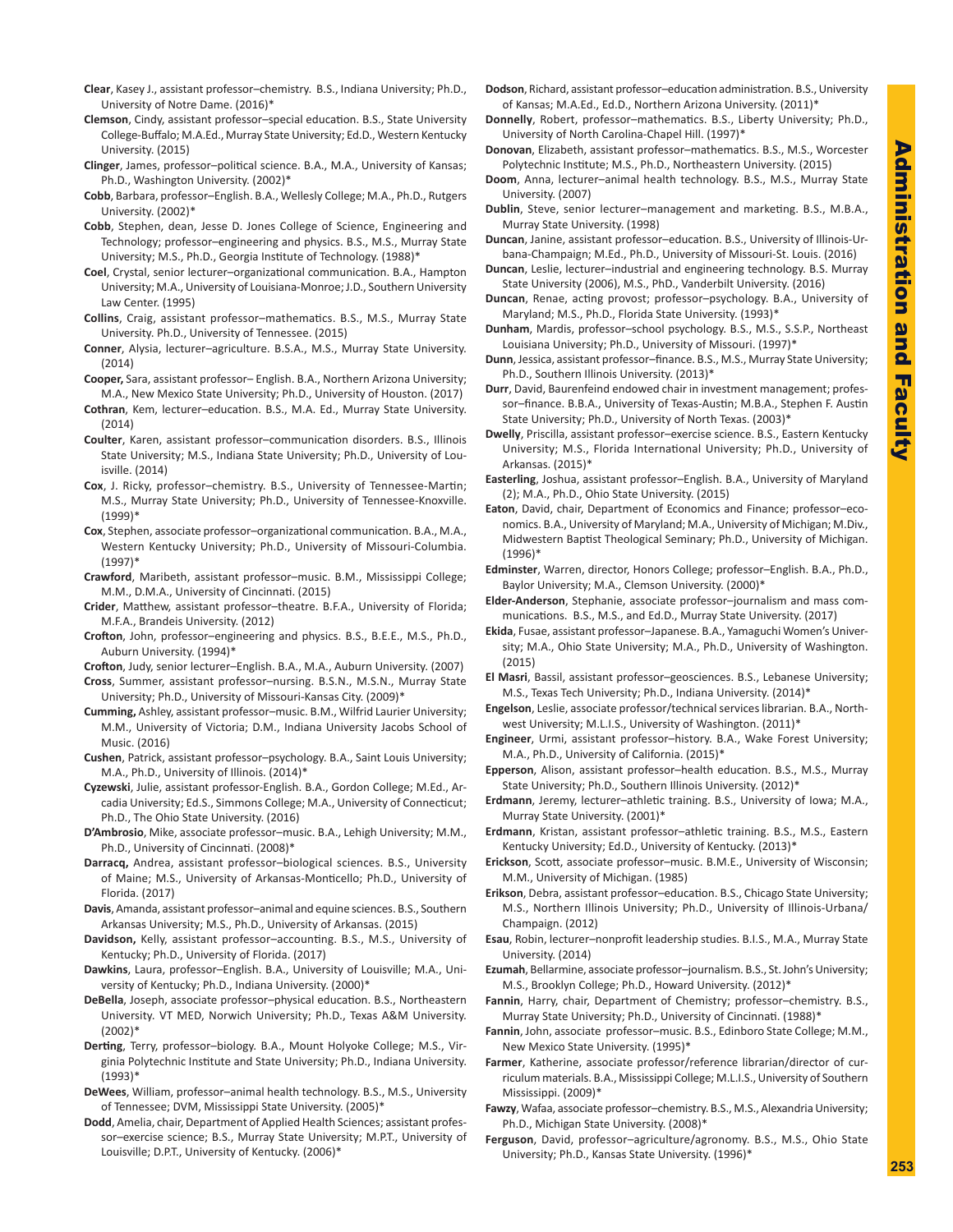- **Ferreira**, Bertus, professor–criminal justice. B.A., University of South Africa; B.A., Wichita State University; M.S., M.S., Central Missouri State University; M.Phil., St. John's College, University of Cambridge, England; Ed.D., Oklahoma State University. CPP, CFE, CST, DABFE, FACFE (2005)\*
- **Field-Bartholomew**, Tana, associate professor–music. B.A., Luther College; M.M., D.M.A., University of Cincinnati Conservatory of Music. (2010)\*
- **Fister**, Kenneth, senior lecturer–mathematics. B.S., Georgetown College; M.S., University of Tennessee. (1996)
- **Fister**, Renee, professor–mathematics. B.S., Transylvania University; M.S., Ph.D., University of Tennessee. (1996)\*
- **Flinn**, Michael, associate professor–biology. B.A., Concordia College; M.S., Kansas State University; Ph.D., Southern Illinois University. (2008)\*
- **Ford**, Marcia, assistant professor–telecommunication systems management. B.S., M.S., Murray State University; Ph.D., Indiana State University. (2004)
- **Foote**, Paul, assistant professor–political science. B.A., West Chester University; M.A., Villanova University; Ph.D., Georgia State University. (2002)
- **Fowler**, Anna, lecturer–nursing. B.S.N., M.S.N., Murray State University. (2009)
- **French,** Todd, assistant professor–music. B.M., University of Nebraska; M.M., D.M., Indiana University. (2016)
- **Fritz,** Robert, assistant professor–Spanish. B.A., Hanover College; M.A., Katholieke Universiteit Leuven; M.A., Ph.D., Indiana University; (2017)
- **Fuller**, Claire A., chair, Department of Biological Sciences; professor–biology. B.A., University of California-San Diego; M.S., Ph.D., Oregon State University. (1997)\*
- **Gagnon**, Paul, assistant professor–biological sciences. B.A., Baylor University; M.F.S., Yale School of Forestry and Environmental Studies; Ph.D., Louisiana State University. (2011)
- **Gamble**, Antje, assistant professor–art. B.A., University of Wisconsin; M.A., School of the Art Institute of Chicago; Ph.D., University of Michigan. (2016)
- **Gao**, Jie, assistant professor–history. B.A., M.A., Beijing University; Ph.D., University of Western Ontario. (2016)\*
- **Garth**, Katy, associate professor–nursing. B.S.N., Murray State University; M.S.N., Vanderbilt University; Ph.D., University of Tennessee Health Science Center. (1993)\*
- **Gesler**, David, associate professor–organizational communication. B.A., University of California-Davis; M.A., Murray State University; Ph.D., University of Tennessee. (2003)\*
- **Gianforte**, Matthew, associate professor–music. B.M., Catholic University of America; M.M., D.M., Indiana University. (2011)\*
- **Gibson**, David, associate professor–mathematics. B.A., M.S., M.A., Ed.D., University of Kentucky (1995)\*
- **Gierhart**, Gregory, lecturer–education. B.A., M.A., Murray State University. (2003)
- **Gill**, Sharon, professor–education. B.S., University of Louisville; B.S., M.A., Northern Kentucky University; Ed.D., University of Cincinnati. (1994)\*
- **Giltner**, Brian, lecturer–industrial and engineering technology. B.S., University of Missouri-Rolla; M.S., Southern Illinois University-Carbondale. (2013)
- **Godfrey**, Raymond, assistant professsor-occupational safety and health. B.S., University of Florida; M.Ed., Florida Atlantic University; M.S.B.C., Ph.D., University of Florida. (2014)\*
- **Goggins**, Rory, associate professor–philosophy. B.A., Montclair State University; Ph.D., University of Pennsylvania. (2008)\*
- **Gomez,** Miguel, assistant professor. B.A., University of Georgia; M.S., Ph.D., Middle Grade Education. (2017)\*
- **Gowen**, G. Michael, lecturer–recreation. B.S., M.A., Murray State University. (2013)
- **Graham**, Lissa, professor–theatre. B.A., Christopher Newport University; M.F.A., Virginia Commonwealth University. (1996)\*
- **Grant**, Christina, assistant professor–elementary education. B.S., Iowa State University; M.A.Ed., Viterbo University; Ph.D., Ball State University. (2014)\*
- **Greer**, Bobbie, lecturer–organizational communication. B.A., Randolph-Macon Women's College; M.A., Murray State University. (2001)
- **Grossman**, Amanda, associate professor–accounting. B.A., M.S., Texas A & M University; Ph.D., Southern Illnois University. (2007)\*
- **Gupta**, Ramesh, professor–toxicology; D.V.M., G.B., Pant University of Agriculture and Technology; Ph.D., Punjab Agricultural University. (1987)\*
- **Guse**, Eran, associate professor–economics. B.S., University of Wisconsin-Eau Claire; M.S., Ph.D., University of Oregon. (2003)\*
- **Guyer**, Cheryl, lecturer–veterinary sciences. B.S., Eastern Illinois University; M.S., D.V.M., University of Illinois. (2006)
- **Hackathorn**, Jana, associate professor–psychology. B.A., Park University; M.A., University of Saint Mary; Ph.D., Saint Louis University. (2011)\*
- **Hancock**, Katherine, assistant professor–criminal justice. B.S., M.S., Ph.D., University of Central Florida. (2014)
- **Hand-Bryant**, Nicole, professor–art. B.S., Nazareth College; B.F.A., University of South Dakota; M.F.A., University of Miami. (2000)\*
- **Handayani**, Iin, professor–soil science. B.S., Gadjah Mada University; M.S., University of Arkansas; Ph.D., University of Kentucky. (2006)\*
- **Hansen**, Jacqueline, chair, Department of Early Childhood and Elementary Education; professor–education. B.A., Doane College; M.A., Ed.D., University of Nebraska. (2000)\*
- **Harris**, Daniel, assistant professor–accounting. B.S., Washington and Lee University; M.Acc., Florida State University; J.D., University of Miami School of Law; Ph.D., University of Mississippi. (2015)
- **Hart**, John, senior lecturer–telecommunication systems management. B.S., M.S., Murray State University. (2001)
- **Hart**, Sharon, assistant professor–communication disorders. B.S., Murray State University; M.A., University of Tennessee; Ph.D., University of Kentucky. (1997)\*
- **Hassan**, Seid, professor–economics. B.A., American University of Cairo; M.A., Texas Tech University; Ph.D., Texas A&M University. (1992)\*
- **Hatakeyama**, Yoko, senior lecturer–Japanese. B.A., Aoyama Gakuin University; M.A., Murray State University. (1994)
- **Haynes**, Christopher, lecturer–journalism and mass communications. B.S., M.S., Murray State University. (2012)
- **He**, Kate, professor–biology. B.S., M.S., Northeast Forestry University; Ph.D., University of Western Ontario. (2005)\*
- **Hendley**, Alexandra, assistant professor–political science. B.A., Southwestern University; M.A., Ph.D., University of California. (2013)
- **Hendrith,** Stephanie, assistant professor–education. B.S., North Carolina A&T State University; M.Ed., Lipscomb University; Ed.D., Trevecca Nazarene University. (2016)
- **Hepworth**, Daniel, associate professor–criminal justice. B.A., University of Wyoming; M.S., Ph.D., University of Illinois-Chicago. (2010)\*
- **Hereford**, James, professor–engineering and physics. B.S., Stanford University; M.S., Ph.D., Georgia Institute of Technology. (2001)\*
- **Hildebrant**, Jake, assistant professor–engineering technology. B.S., Murray State University; M.S., Western Kentucky University. (2013)
- **Hill**, John, assistant professor–music. B.M.E., M.M., Butler University; D.M.A., Indiana University. (2004)\*
- **Hill**, Todd, professor–music. B.M.E., M.M.E., Murray State University; Ed.D., Boise State University. (2006)
- **Hilton**, Marjorie, associate professor–history. B.S., Louisiana State University; M.A., University of South Alabama; Ph.D., University of Illinois. (2011)\*
- **Hinton**, Marcie, associate professor–journalism and mass communications. B.A., Samford University; M.A., Murray State University; Ph.D., University of Tennessee. (2013)\*
- **Hobbs**, Marcia, dean, School of Nursing and Health Professions; professor–nursing. B.S.N., DePauw University; M.S., University of Hawaii; D.S.N., University of Alabama. (2011)\*
- **Hoffman**, Laura, assistant professor–pre-veterinary medicine. B.S., Murray State University; D.V.M., Auburn University. (2014)
- **Holmes**, Terence, professor–marketing and telecommunications systems management. B.S., University of Louisville; M.B.A., University of Kentucky; Ph.D., University of Cincinnati. (2000)\*
- **Hong**, Sung-Ho, assistant professor–geosciences. B.S., Korea University; M.S., Ph.D., New Mexico Institute of Mining and Technology. (2009)\*
- **Hoover**, William, associate professor–agriculture mechanization. B.S., M.S., Murray State University; Ph.D., Purdue University. (2008)
- **Hopley**, Sarah, assistant professor/special collection and exhibits librarian. B.S., Edgewood College; M.L.I.S., University of Wisconsin. (2015)
- **Horton,** Raymond, assistant professor–English. B.A., Mercyhurst University; M.A., Ph.D., Case Western Reserve University. (2017)
- **Humphreys**, James, professor–history. B.S., Campbell University; M.A., North Carolina State University; Ph.D., Mississippi State University. (2008)\*
- **Humphreys**, Joy, interim assistant dean, Bauernfeind College of Business; professor–business administration. B.A., M.A., Murray State University; Ph.D., Southern Illinois University. (2008)\*

Administration and Faculty

ministration and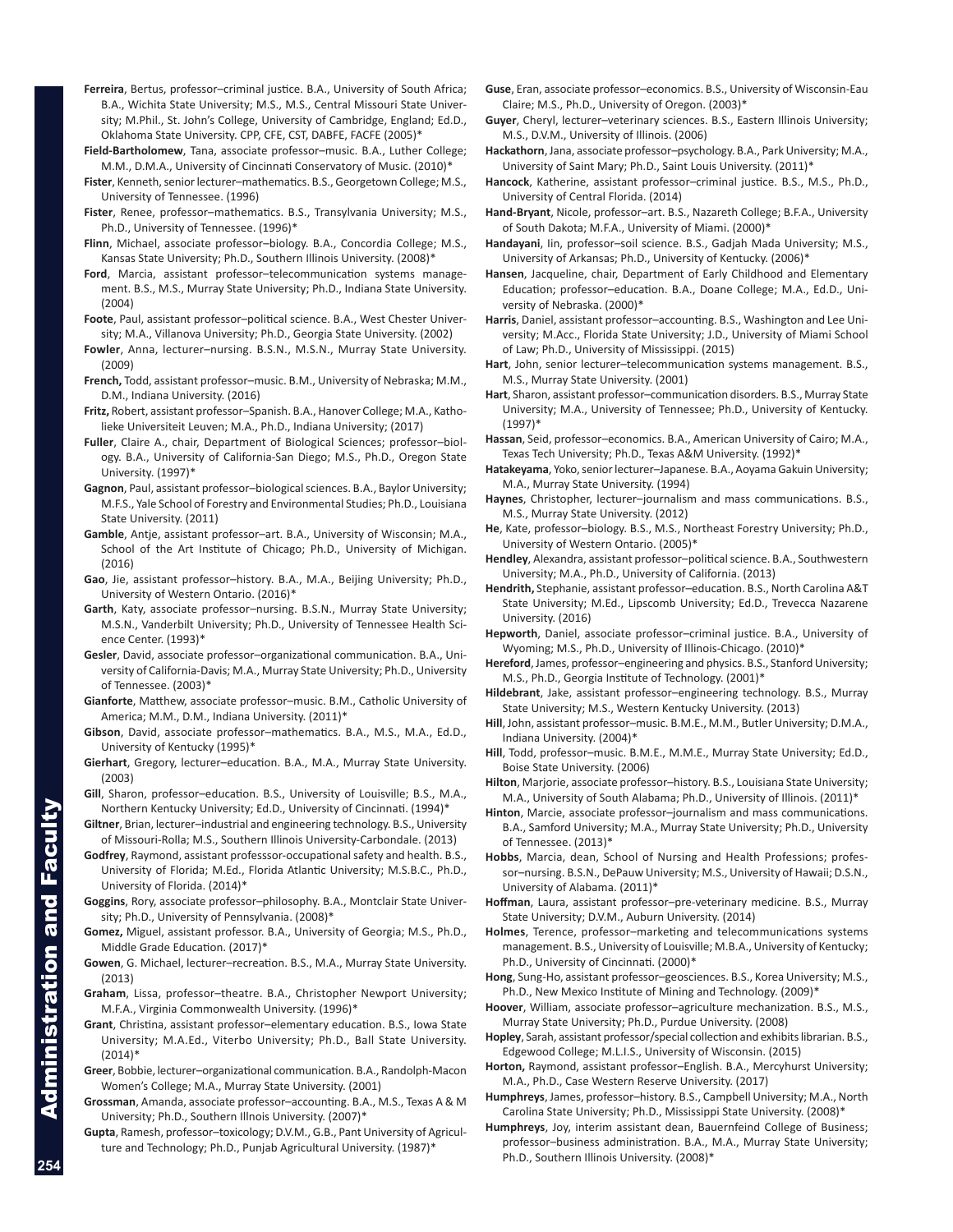- **Huang**, Yundong, assistant professor–management. M.B.A., Ph.D., Texas A&M International University. (2014)
- **Ireland**, Ashley, dean, University Libraries; associate professor–library science; reference librarian. B.A., M.S. Murray State University. (2008)
- **Islam**, Chhanda, professor–education. B.S., M.S., University of Southern Mississippi; Ed.S., Ph.D., Jackson State University. (2000)\*
- **Irvin**, Aaron, assistant professor–history. B.A., Western Washington University; M.A., Ph.D., University of California. (2012)\*
- **Ivansic**, Dubravko, associate professor–mathematics. B.S., University of Zagreb; M.A., Ph.D., University of Oklahoma. (2002)\*
- **Jerrell**, Carrie, associate professor–English. B.S., University of Evansville; M.A., John Hopkins University; Ph.D., Texas Tech University. (2009)\*
- **Johns**, Timothy, associate professor–English. B.A., Oberlin College; M.A., San Francisco State; Ph.D., State University of New York-Stony Brook. (2008)\*
- **Johnson**, Dennis, associate professor–music. B.M.E., University of Michigan; M.M.E., Michigan State University. (1985)\*
- **Johnson**, Leigh, chair, Department of Accounting; professor–business ethics and law. B.S., Centre College; J.D., University of Kentucky (2006)\*
- **Johnson**, Robert, associate professor–chemistry. B.S., Centre College; Ph.D., University of Kentucky (2006)\*
- **Johnston**, Tim, professor–marketing. B.S., University of Illinois Urbana-Champaign; M.B.A., Harvard University; Ph.D., University of California-Berkeley. (2007)\*
- **Jones**, Felecia, senior lecturer–animal health technology. B.S., M.S., Murray State University. (1997)
- **Jones**, William, associate professor–English. B.A., Occidental College; M.A., Ph.D., Univeristy of California-Santa Cruz. (2008)\*
- **Joyce**, Amanda, assistant professor–psychology. B.S., University of North Carolina; M.S., Ph.D., Virginia Tech University. (2014)\*
- **Kalinski**, Michael, professor–exercise science. B.S., Kyiv State Institute of Physical Education; M.S., Uzhorod State University; Ph.D., Institute of Biochemistry. (2013)\*
- **Kane,** Karen, lecturer–music business. B.I.S., Western Kentucky University; M.B.A., Murray State University. (2013)
- **Kane**, Martin, lecturer–Spanish. B.A., M.A., Miami University. (2015)
- **Kang**, Choong-Nam, chair, Department of Political Science and Sociology; associate professor–political science. B.A, M.A., Hanyang University; Ph.D., State University of New York-Buffalo. (2011)
- **Karlsson**, Marie, assistant professor–psychology. B.S., University of Florida; M.A., University of Arkansas; Ph.D., University of Arkansas. (2015)
- **Khalil**, Rasha, lecturer–occupational safety and health. B.Sc., Al-Zaytoonah Private University of Jordan; M.S., Murray State University. (2016)
- **Keller**, R. Heath, interim chair, Department of Management, Marketing and Business Administration; associate professor–management. B.S.B., M.B.A., Murray State University; Ph.D., University of Southern Illinois-Carbondale. (2011)
- **Keller**, Randal, professor–occupational safety and health. B.A., Eisenhower College; M.S., Ph.D., Utah State University. (1996)\*
- **Kemp**, Michael, professor–industrial and engineering technology. B.S., Tennessee Technology University; M.S., Utah State University; Ph.D., Tennessee Technology University. (1995)\*
- **Kim**, Dong, associate professor–library science, systems librarian. B.A., KonKuk University, South Korea, M.L.I.S., University of South Carolina. (2008)
- **Kleinhans**, Kelly, associate professor–communication disorders. B.S., M.A., Kent State University; Ph.D., University of Kentucky (2001)\*
- **Kobraei**, Hamid, professor–engineering and physics. B.S., National University of Teheran; M.S., American University; Ph.D., West Virginia University. (1986)\*
- **Kramer**, Cynthia, lecturer–mathematics and statistics. B.S., M.A., Murray State University. (2014)
- **Krotov**, Vladyslav, associate professor–computer information systems. B.B.A., International Christian University; M.B.A., Ph.D., University of Houston. (2015)
- **Kupinski**, Erica, assistant professor–music. B.M., Augusta State University; M.M., University of Georgia; Ph.D., University of Mississippi. (2015)
- **Kuzey,** Cemil, assistant professor–computer information systems. B.S., Ondokuz Mayis University; M.A., Fatih University; Ph.D., Istanbul University. (2017)
- **Lacewell**, Steve, professor–finance. B.S., University of Tennessee-Martin; M.S., Murray State University. Ph.D., Mississippi State University. (1999)\*
- **Laster**, Carey, assistant professor–serology. M.S., D.V.M., Auburn University. (2001)
- **Lavery**, Christopher, associate professor–art and design. A.A.S., Finger Lakes Community College; B.A., State University of New York; M.F.A., University of Colorado. (2012)
- **Leedy**, Aleck, associate professor–engineering and physics. B.S., M.S., University of Kentucky; M.S., Ph.D., Auburn University. (2009)\*
- **Lefebvre,** Sarah, assistant professor–marketing. B.S., University of Ottawa; M.Med.Sci., University of Sheffield; M.B.A., University of North Carolina-Greensboro; Ph.D., University of Central Florida. (2017)
- **Lewis**, Scott, associate professor–mathematics. B.S., Brown University; M.S., Ph.D., University of Rhode Island. (1999)\*
- **Leys**, Dale, professor–art. B.F.A., Layton School of Art and Design; M.A., M.F.A., University of Wisconsin. (1977)\*
- **Liljequist**, Laura, professor–psychology. B.S., Depauw University; M.S., Ph.D, University of South Florida. (1998)\*
- **Lim**, Ailam, assistant professor–veterinary science. B.S., M.S., University of Malaya; Ph.D., Michigan State University. (2016)
- **Lindner**, Christine B., assistant professor–history. B.A., Gordon College; M.A., Durham University; Ph.D. University of Edinburgh. (2016)\*
- **Linnhoff**, Stefan, associate professor–marketing. M.B.A., Berry College; J.D., University of Munster; Ph.D., University of Mississippi. (2010)\*
- **Littlepage**, Benjamin, assistant professor–education administration. B.S., M.A.Ed., Western Kentucky University; Ed.D., University of Memphis.  $(2013)*$
- **Loganathan**, Bommanna, professor–chemistry. B.S., University of Madras, India; M.S., Annamalai University, India; Ph.D., Ehime University, Japan.  $(2000)^*$
- **Lopez**, Carlos, lecturer–telecommunications systems management. B.A.B., M.S., Murray State University. (2014)
- **Lucko**, Paul, chair, Department of Community Leadership and Human Services; associate professor–criminal justice. B.A., M.A., Texas A&M University; Ph.D., University of Texas-Austin. (2000)\*
- **Lyons**, Robert, assistant dean, College of Education and Human Services; professor–education. B.S., M.A., Murray State University; Ed.D., University of Memphis. (2000)\*
- **Magee**, W. Gross, lecturer–graphic communications media. B.S., M.S., Murray State University. (1997)
- **Mailow**, Tonia, assistant professor–nursing. B.S.N., M.S.N., University of Hawaii; D.N.P., Eastern Kentucky University. (2008)
- **Mahoney**, Jamie, assistant professor–special education. B.A., M.A., Auburn University; Ed.D., University of Phoenix. (2014)\*
- **Malm,** Esther, assistant professor–psychology. B.Sc., M.Phil., University of Ghana; Ph.D., Georgia State University. (2017)
- **Martin**, Sarah, assistant professor–art. B.F.A., University of Wisconsin; M.F.A., University of Massachusetts. (2014)
- **Martin**, Sidney, lecturer–industrial and engineering technology. B.S., M.S. University of Massachusetts-North Dartmouth. (2014)
- **Martin**, Timothy, assistant professor–art. B.F.A., University of Tennessee; M.F.A., Virginia Commonwealth University. (2015)
- **McCarthy**, C. Maeve, professor–mathematics. B.Sc., M.Sc., National University of Ireland; M.A., Ph.D., Rice University. (1998)\*
- **McCoy**, James, distinguished professor–economics. A.B., Xavier University; Ph.D., University of North Carolina. (1985)\*
- **McCutchen**, Patricia, senior lecturer–sociology. B.S., Murray State University; M.S., University of Louisville. (2000)
- **McIntosh**, Sally, lecturer–English. B.S., M.A., Murray State University. (1995) **Mecklin**, Christopher, professor–mathematics. B.S., University of Wyoming;
- M.S., Ph.D., University of Northern Colorado. (2000)\*
- **Medford**, Cindy, lecturer–occupational safety and health. B.S., Murray State University; M.A., University of Phoenix. (2014)
- **Menchinger**, Brent, chair, Department of Global Languages and Theatre Arts; professor–theatre. B.S., Western Michigan University; M.F.A., Wayne State University. (2000)\*
- **Meriedeth**, Peggy, lecturer–social work. B.S.W., M.S., Murray State University; M.S.W., Western Kentucky University. (2009)
- **Merimee,** Sarah, assistant professor–education. B.S., M.A.E., Western Kentucky University; Ph.D., Bellarmine University. (2017)
- **Miles**, Sandra, professor–management. B.S., University of Wisconsin-Greenbay; M.B.A., D.B.A., Southern Illinois University-Carbondale. (1991)\*
- **Milkman**, Martin, professor–economics. B.A., Brandeis University; M.S., Ph.D., University of Oregon. (1987)\*
- **Miller**, Kevin, associate professor–chemistry. B.S., University of Dayton; Ph.D., University of Notre Dame. (2010)\*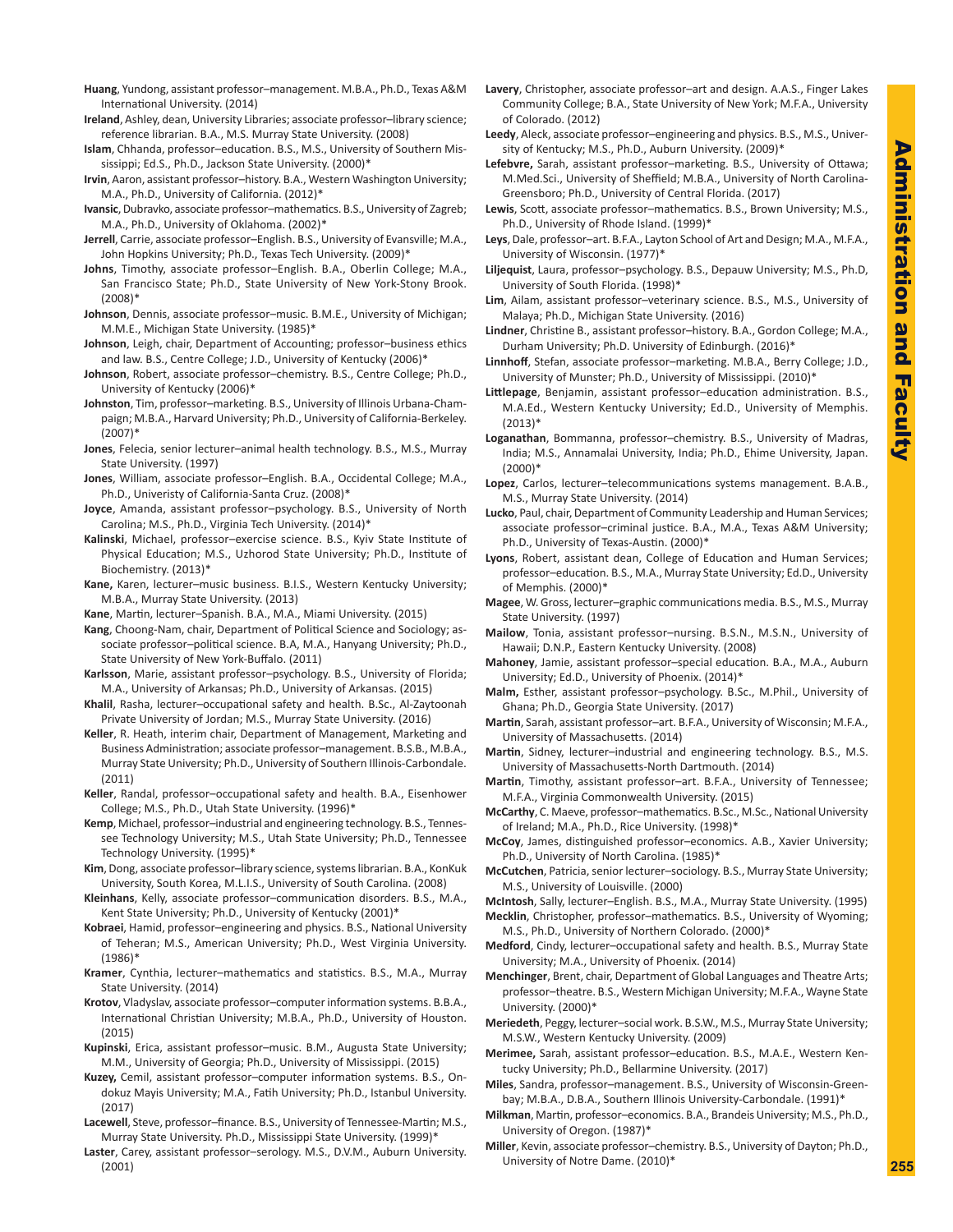- **Miller**, Mickey, lecturer–organizational communication. B.S., Bethel College; M.S., Murray State University. (2005)
- **Mitchell**, Christopher, associate professor–music. B.M., Michigan State University; M.M., D.M., Florida State University. (2007)
- **Molla**, Azaher, assistant professor–health information. M.D., Zaporozhye State Medical University (Ukraine); M.P.H., Mahidol University; M.Sc., University of Dhaka (Bangladesh); Ph.D., Oregon State University (2017)
- **Morelock**, Andrew, assistant professor political science. B.A., MPA, Ph.D., University of Tennessee. (2016)
- **Morgan**, Michael, associate professor–English. B.A., Pennsylvania State University; M.A., Old Dominion University; Ed.D., University of Massachusetts. (1991)\*
- **Morris**, Gary, associate professor–occupational safety and health. B.S., Murray State University; M.S., Ph.D., Old Dominion University. (2011)\*
- **Morrison**, Jennifer, assistant professor–political science. B.A., George Mason University; M.A., Ph.D., Troy State University. (2015)
- **Morrow**, Ryan, lecturer–agribusiness. B.S., M.S., Murray State University. (2002)
- **Muenzberg**, John, lecturer–English. B.A., University of St. Thomas; Ph.D., Marquette University. (2015)\*
- **Mulligan**, William, Jr., professor–history. B.A., Assumption College. A.M., Ph.D., Clark University. (1993)\*
- **Mullins**, Shauna, lecturer–developmental mathematics. B.S., M.S., Murray State University. (2000)
- **Murch**, Carol, assistant professor–nursing. B.S.N., M.S.N., D.N.P., Murray State University. (2015)
- **Musunuru**, Naveen, assistant professor–agriculture science. B.S., M.S., A.N.G. Ranga Agricultural University; Ph.D., Texas Tech University. (2016)
- **Muuka**, N. Gerry, professor–management. B.B.A., Copperbelt University; M.B.A., Murray State University; Ph.D., University of Edinburgh. (1994)\*
- **Muzina,** Danielle, assistant professor–art. B.F.A., Ohio Wesleyan University; M.A., Eastern Illinois University; M.F.A., Miami University. (2017)
- **Naber**, Jessica, associate professor–nursing. B.S.N., Murray State University; M.S.N., Bellarmine University; Ph.D., University of Tennessee-Knoxville.  $(2007)*$
- **Nakamura**, Suguru, associate professor–biology; M.D., Jiangxi Medical University of China; Ph.D., Tokyo Medical and Dental of Japan. (2003)\*
- **Neelon**, Ann, professor–English. B.A., Holy Cross College; M.F.A., University of Massachusetts. (1992)\*
- **Nielsen**, Danielle, associate professor–English. B.A., Nebraska Wesleyan; M.A., Ph.D., Case Western Reserve University. (2010)\*
- **Nititham**, Diane, assistant professor–sociology. B.A., M.A., DePaul University; Ph.D., University College Dublin. (2015)
- **Norsworthy**, Brent, lecturer–graphics communication media. B.S., M.S., Murray State University. (2008)
- **North**, Jeremy, assistant professor–logistics and supply chain management. B.B.A., M.B.A., Pittsburgh State University; Ph.D., University of Missouri-St. Louis. (2014)
- **O'Shaughnessy**, Denise, assistant professor–accounting. B.B.A., M.Acc., Ph.D., University of Texas-El Paso. (2014)
- **Okuda**, Masaru, associate professor–telecommunications systems management. B.S., Brigham Young University; M.S., Ph.D., University of Pittsburgh (2006)
- **Oliver**, Rebecca, assistant professor–political science. B.Sc., Universite de Montreal; Ph.D., Northwestern University. (2016)
- **Ortega**, Heidi, associate professor–theatre. B.A., Westminster College; M.A., Humbolt State University; M.F.A., Virginia Commonwealth University-Richmond. (2008)\*
- **Ortmann**, Anthony, associate professor–archaeology. B.A., Southern Illinois University-Carbondale; M.A., Ph.D., Tulane University. (2007)\*
- **Osborne**, Jeffrey, professor–English. B.A., M.A., Radford University; Ph.D., University of Kentucky. (2004)\*
- **Ottway**, J. Rudy, assistant professor–industrial and engineering technology. B.S., M.S., Murray State University; Ph.D., Indiana State University. (2007)
- **Owens**, Debbie, interim chair, Department of Journalism and Mass Communications; associate professor–journalism and mass communications. B.A., City University of New York; M.S., University of Illinois; Ph.D., University of Florida. (2002)\*
- **Paine**, Jessica, lecture-nutrition. B.S., M.S., Murray State University. (2015)
- **Palmer**, William, assistant professor–industrial and engineering technology. B.A., Elmhurst College; M.S., Southern Illinois University-Carbondale. (1990)\*
- **Panchuk,** Michelle, assistant professor–philosophy. B.A., Columbia International University; M.A., Ph.D., University of South Carolina. (2017)
- **Papajeski**, Barbie, senior lecturer–animal health technology. B.S., M.S., Murray State University. (1995)
- **Parish**, Patty, senior lecturer–organizational communication. B.S., Mid-Continent University; M.S., Murray State University. (2007)
- **Park**, Ho Ryong, assistant professor–English. B.A., Daejin University; M.A., State University of New York-Stony Brook; Ph.D., University of South Florida. (2013)\*
- **Park**, Mee Youn, assistant professor–music. B.M., Yonsei University; M.M., D.M., Indiana University. (2013)\*
- **Park**, Mi-Hwa, associate professor–education. B.A., Korea National Open University; M.Ed., Sungkyunkwan University; M.Ed., University of Iowa; Ph.D., University of Texas-Austin. (2010)
- **Park**, Sue-Jean, associate professor–music. B.M., Seoul National University; M.M., Yale University; D.M.A., University of Texas-Austin. (2006)\*
- **Parr**, Brian, head, Department of Agricultural Science; professor–agricultural education. B.S., M.S., University of Tennessee. Ph.D., Oklahoma State University. (2015)
- **Parr**, Kemaly, assistant professor–career and technical education. B.S., East Tennessee State University; M.D.H., University of Tennessee; Ph.D., Auburn University. (2015)\*
- **Patel**, Samir, associate professor–counseling. B.S., M.A., Ph.D., University of Central Florida. (2010)\*
- **Pathak**, Manoj, assistant professor–mathematics and statistics. B.S., M.S., Tribhuvan University; M.S., Kansas State University; M.S., Ph.D., University of Nebraska. (2014)\*
- **Patterson**, Lynn, associate professor–education. B.S., M.Ed., Middle Tennessee State University; Ed.D., Tennessee State University. (2008)\*
- **Payne**, Jonathon, lecturer–civil engineering technology. B.S., M.S., Murray State University. (2014)
- **Pearson**, Kelly, professor–mathematics. B.S., California State University; M.S., Utah State University; Ph.D., University of Oregon. (2000)\*
- **Perlow**, Michael, professor–nursing. B.S., Purdue University. B.S.N., Eastern Kentucky University; M.S.N., University of Evansville; D.N.S., Indiana University. (1984)\*
- **Perna,** Brian, assistant professor–organizational communication. B.S., Minnesota State University; M.A., New Mexico State University; Ph.D., University of Southern Mississippi. (2017)
- **Perry**, Kevin, associate professor–construction engineering. B.S., University of Kentucky; M.Arch., University of Tennessee. (2010)
- **Pervine**, Robert, associate provost; professor–mathematics. B.S., Purdue University; M.S., Western Kentucky University; Ph.D., University of Kentucky (1985)\*
- **Pharis**, Thomas, assistant professor–educational administration. B.B.A, M.A.Ed., Ed.S., Valdosta State College; Ed.D., Valdosta State University.  $(2013)*$
- **Phillips**, Dale, assistant professor–English. B.A., University of North Carolina-Chapel Hill; M.A., Hollins College; M.F.A., University of Arkansas. (2010)
- **Phillipy**, Daryl, associate professor–theatre; B.S., Middle Tennessee State University; M.F.A., University of Southern Mississippi. (2011)
- **Picech-Reisinger**, Elena, assistant professor–modern languages. B.S., York College of Pennsylvania; M.Ed., Millersville University; Ph.D., Johns Hopkins University. (2014)\*
- **Pilgrim**, Robert, associate professor–computer science. B.A., Murray State University; M.S., Ph.D., University of Alabama-Huntsville. (1990)\*
- **Pittman**, Louis, assistant professor–veterinary sciences. B.S., D.V.M., Auburn University. (1994)\*
- **Pittman-Munke**, Margaret, associate professor–social work. B.A., Hollins College; M.L.S., University of Texas-Austin; M.S.W., M.Ed., Our Lady of the Lake University; Ph.D., University of Texas-Austin. (2002)\*
- **Pizzo**, David, associate professor–history. B.A., Duke University; M.A., Ph.D., University of North Carolina-Chapel Hill. (2007)\*
- **Polizzi**, Marc, assistant professor–political science. B.A., M.A., Ph.D., University of Missouri. (2016)
- **Porr**, Cheryl, associate professor–animal/equine science. B.S., Texas A&M University; M.S., University of Florida; Ph.D., Virginia Tech. (2012)\*
- **Porter**, John, professor–mathematics. B.S., Jacksonville State University; M.S., University of Wisconsin-Milwaukee; Ph.D., Auburn University. (2001)\*

Administration and Faculty

inistration and

**Facu**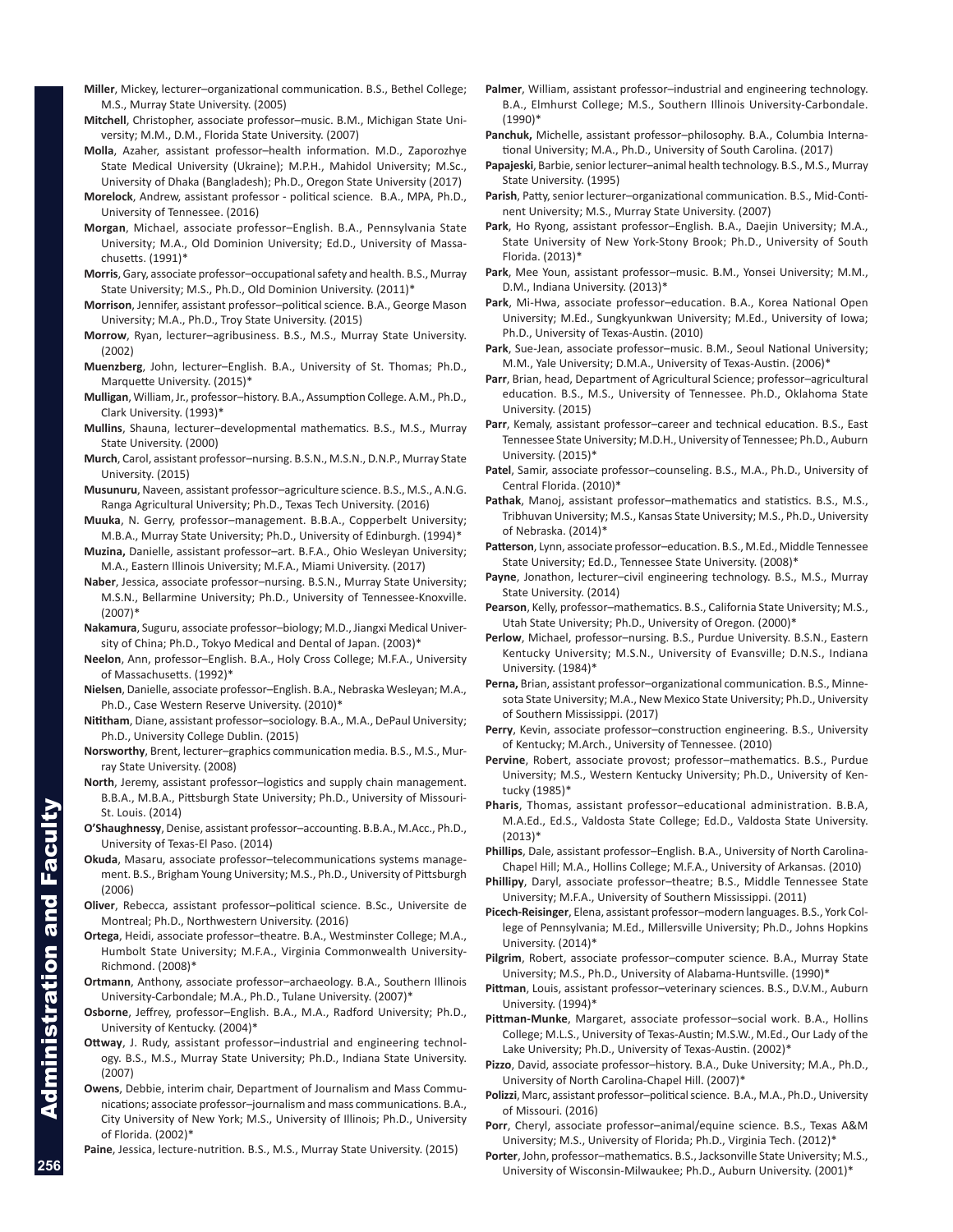- **Post**, Ben, assistant professor–Spanish. B.A., Calvin College; M.A., Ph.D., University of Wisconsin-Madison. (2016)
- **Pritchett**, April, senior lecturer–mathematics. B.S., M.S., Murray State University. (1997)
- **Provine**, Dean Ann, lecturer–animal health technology. B.S., M.S., Murray State University. (2002)
- **Qualls**, Kevin, associate professor–journalism and mass communications. B.A., University of Kentucky, M.A., Marshall University; J.D. Liberty University School of Law (2008)\*
- **Raj**, Victor, chair, Department of Computer Science and Information Systems; professor–computer information systems. M.Sc., Osmania University, India; M.S., Ph.D., University of Kentucky (1990)\*
- **Rashid**, Taufiq, senior lecturer–history. B.A., University of Kentucky; M.A., Indiana University. (2004)\*
- **Ray**, Teri, lecturer–management. B.S., Campbellsville University; M.B.A., Morehead State University. (2010)
- **Rea**, Stephanie, professor–music. B.M., East Tennessee State University; M.M., D.M., Florida State University. (2000)\*
- **Reed**, Deborah, assistant professor–veterinary sciences. B.S., M.S., Western Kentucky University. D.V.M., Auburn University. (2006)
- **Reed**, Dusty, assistant professor–education. B.S., Murray State University; M.Ed., Ed.D., Trevecca Nazarene University. (2014)\*
- **Reed**, Mary, lecturer–economics. B.B.A., University of Kentucky; M.S., Murray State University. (1991)
- **Reeves**, Brenda, assistant professor–exercise science. B.A., M.Ed., Bowling Green State University; Ph.D., University of Toledo. (2016)
- **Reeves**, Kristin, assistant professor–art. B.F.A., Ball State University; M.F.A., University of Florida. (2015)
- **Reid**, Kristin, lecturer–nursing. B.S.N., M.S.N., Murray State University. (2015)
- **Revell**, Kevin, assistant dean, Jesse D. Jones College of Science, Engineering and Technology; professor–chemistry. B.S., University of New Orleans; M.S., Iowa State University; Ph.D., University of South Florida. (2006)\*
- **Ridley**, Joshua, associate professor–engineering and physics. B.S., Grove City College; M.S., Ph.D., West Virginia University. (2011)\*
- **Riegler**, Roxane, assistant professor–German. M.A., University of Salzburg (2); Ph.D., University of Maryland. (2014)
- **Rife**, Sean, assistant professor–psychology. A.A, Gainesville State College; B.S., North Georgia College and State University; M.A., East Tennessee State University (2); Ph.D., Kent State University. (2014)\*
- **Riley**, Jeanetta, professor–education. B.A., Kentucky Wesleyan College; M.A., Ed.S., Murray State University; Ph.D., University of Southern Mississippi. (2006)\*
- **Rivera**, Eleanor L., assistant professor–history. B.A., Smith College; M.A., Ph.D., University of Chicago. (2016)\*
- **Roach**, David, professor–mathematics. B.S., Dallas Baptist University; M.S., Ph.D., Vanderbilt University. (2000)\*
- **Robertson**, Don, vice president for student affairs; assistant professor–business. B.S., University of North Carolina-Chapel Hill; M.S., University of Tennessee; Ed.D., West Virginia University. (1991)
- **Robertson**, O.L., interim head, Department of Animal and Equine Science; lecturer–agriculture/animal science. B.S., University of Tennessee-Martin; M.S., University of Tennessee. (2001)
- **Robinson**, Julie, assistant professor–library science; reference librarian. B.A. Otterbein College, M.P.A., Northern Kentucky University, M.L.I.S., Kent State University. (2008)
- **Robinson**, Sue, lecturer–animal/equine science. B.S., University of Kentucky; M.S., Murray State University. (2005)
- **Rogers**, James, associate professor–engineering and physics. B.S., University of Evansville; M.S., Ph.D., University of Illinois. (2002)\*
- **Rogers**, Kelly, associate professor–recreation. B.S., M.S., Western Kentucky University; Ph.D., University of Idaho. (1998)\*
- **Romero-Gonzalez**, Tanya, assistant professor–Spanish. B.A., Universidad de Malaga; M.A., Miami University; M.A., Ph.D., Yale University (2). (2014)
- **Rosenberger**, Jared, assistant professor–sociology. B.A., Baldwin-Wallace University; M.A., Ph.D., University of Akron. (2013)
- **Roulston**, Helen, associate professor–English. B.A., M.A., University of Maryland. (1964)
- **Rudolph**, Holly, professor–accounting. B.S., M.B.A., Murray State University; D.B.A., Southern Illinois University. C.P.A. (1981)\*
- **Saar**, Dayle, associate professor–biology. B.S., Benedictine University; M.B.A., North Texas State University; M.S., Ph.D., Northern Illinois University. (2004)\*
- **Saint Paul**, Therese, associate professor–French. B.A., M.A. Universite de Liege, Belgium; Ph.D., University of Edinburgh. (2000)\*
- **Santiago**, Michelle, associate professor–agricultural economics. B.S., M.A., Ph.D., University of Missouri-Columbia. (2013)
- **Schneiderman**, Steven, associate professor–industrial and engineering technology. B.S., M.S., Ph.D., Southern Illinois University-Carbondale. P.E. (1989)\*
- **Schroeder**, Timothy, associate professor–mathematics. B.S., Concordia University-Nebraska; M.S., Kansas State University; Ph.D., University of Wisconsin-Milwaukee. (2008)\*
- **Seaton**, L. Jeff, associate professor–management. B.S., M.B.A.. University of Tennesse-Martin; Ph.D. University of Memphis. (2007)\*
- **Seib**, Jerod, assistant professor–political science. B.A., Westminster College; M.A., Ph.D., Southern Illinois University (2012)
- **Sheets**, Brenda, associate professor–business administration. B.A., M.A., M.S., Murray State University, Ph.D., Vanderbilt University. (1998)\*
- **Shemberger**, Melony, assistant professor–journalism and mass communications. B.A., Western Kentucky University; M.S., Murray State University; Ph.D., Tennessee State University. (2013)\*
- **Shultz**, Alyx, associate professor–agriculture. B.S., Iowa State University; M.S., Ed.D., Texas Tech University. (2010)
- **Silva**, Simone, associate professor–economics. B.S., UNESP, Brazil; M.A., University of Brasilia; M.A., Ph.D., Tulane University. (2008)\*
- **Simons,** Sean, assistant professor–education. B.A., Harding University; M.S., Ph.D., Oklahoma State University. (2017)
- **Singh**, Meenu, associate professor–computer information systems. B.E., Rangoon Institute of Technology; M.S., Western Illinois University-Macomb; Ph.D., University of Kentucky (2002)\*
- **Singh**, Shri, professor–microbiology; D.V.M., Ph.D., U.P. Agricultural University. (1989)\*
- **Smetana**, Zbynek, associate professor–art. B.A., Humbolt State University; M.A., Ph.D., Rutgers University. (1998)\*
- **Smith**, Frances, associate professor–organizational communication. B.S., Lipscomb University; M.S., Murray State University; Ph.D., University of Missouri. (2008)\*
- **Smith**, Ramona, lecturer–computer science. B.A., M.S., University of Nebraska-Lincoln. (1998)
- **Song**, Juyoung, associate professor–English. B.A., Kyung Sung University; M.A., Pusan National University; Ph.D., Ohio State University. (2009)\*
- **Spicer**, Kristen, assistant professor–occupational safety and health. B.S., University of Tennessee; M.S., Ph.D., Vanderbilt University. (2014)\*
- **Spier**, Timothy, associate professor–biology. B.S., Truman State University; M.S., Morehead State University; Ph.D., Southern Illinois University. (2014)\*
- **Sroda**, Mary Sue, chair, Department of English and Philosophy; associate professor–English. B.A., Nazareth College of Rochester; M.A., Ph.D., University of South Carolina. (1998)\*
- **Stanczyk**, Kathy, assistant professor–nutrition. B.S., Southern Illinois University; M.S., Eastern Illinois University; Ph.D., Capella University. (2014)\*
- **Still**, Steven, assistant professor– agricultural science. B.S., Ohio State University; M.Ed., Rio Grande University; M.S., Ph.D., University of Illinois-Champaign. (2015)
- **Stinchcomb**, Gary, assistant professor–geosciences. B.A., Pennsylvania State University; M.S., Temple University; Ph.D., Baylor University. (2014)\*
- **Stone**, Staci, professor–English. B.A., University of Alabama; M.A., Ph.D., University of South Carolina. (2000)\*
- **Super**, Janice, assistant professor–management. B.S., University of Pittsburgh; M.S.A.S., Ph.D., University of Kansas. (2014)
- **Subedi**, Bikram, assistant professor–chemistry. B.S., M.S., Tribhuvan University–Nepal; Ph.D. Baylor University. (2016)\*
- **Sutrick**, Kenneth, associate professor–computer information systems. B.A., University of Wisconsin-Madison; Ph.D., University of California-Berkeley. (1984)\*
- **Swisher**, Eric, professor–music. B.M.E., University of Oklahoma; M.M., Indiana University; D.M.A., University of North Texas. (2003)\*
- **Taylor**, Justin, associate professor–mathematics. B.S., Southeast Missouri State University; M.S., Ph.D., University of Kentucky (2011)\*
- **Tennyson**, Matthew, assistant professor–computer science. B.S., Rose-Hulman Institute of Technology; M.S., Bradley University; Ph.D., Nova Southeastern University. (2015)
- **Terry**, Miranda, assistant professor–health information. B.A., Eastern Illinois University; M.S., Ph.D., University of Illinois. (2015)\*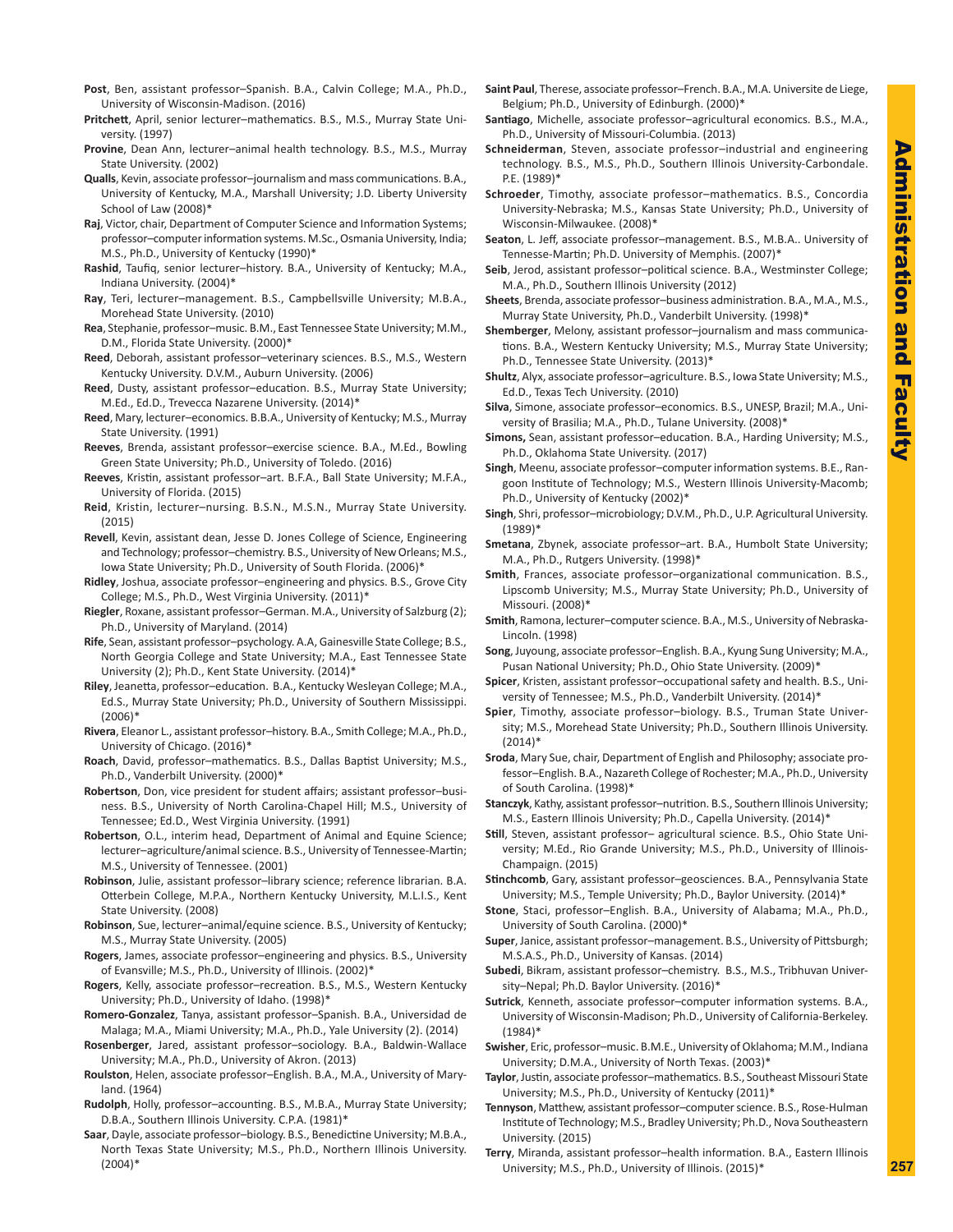- **Tervo**, Wayne, associate professor–accounting. B.B.A., University of West Georgia; M.S., Ph.D., University of Texas-San Antonio. (2017)\*
- **Thiede**, Theodore, associate professor–engineering and physics. B.S., U.S. Naval Academy; M.S.E., Purdue University; Ph.D., Iowa State University. (1996)\*
- **Thomas**, Elizabeth, senior lecturer–journalism. B.S., University of Florida; M.S., Murray State University. (2011)
- **Thome**, Edward, chair, Department of Mathematics and Statistics; associate professor–mathematics. B.S., M.S., Ph.D., Kansas State University. (1991)\*
- **Thurmond**, Janice, lecturer–nursing. B.S.N., M.S.N., Murray State University. (1996)
- **Tillson**, Lou, professor–organizational communication. B.A., Glenville State College; M.A., West Virginia University; Ph.D., Ohio University. (1992)\*
- **Tinsley**, Carolyn, lecturer–nursing. B.S.N., M.S.N., Murray State University. (2009)
- **Todd**, Dana, professor–nursing. B.S.N., M.S.N., Murray State University; Ph.D., University of Tennessee Health Science Center. (2001)\*
- **Todd**, Timothy, dean, Arthur J. Bauernfeind College of Business; professor–organizational communication. B.A., M.A., Western Kentucky University; Ed.D., North Carolina State University. (1995)\*
- **Trites**, Latricia, professor–English. B.A., M.A., Texas Tech University; Ph.D., Northern Arizona University. (2000)\*
- **Trzepacz**, Chris, assistant professor–biology. B.S., University of Massachusetts; Ph.D., University of Cincinnati College of Medicine. (2008)\*
- **Twardus,** Ian, assistant professor–accounting. B.S., West Virginia University; M. Acc., Ohio State University; Ph.D., Virginia Polytechnic Institute and State University. (2017)
- **Umstead**, Eric, assistant professor–special education. B.S., Murray State University; M.Ed., Vanderbilt University; M.Ed., Ed.D., Tennessee State University. (2000)\*
- **Unrau,** Lucia, chair, Department of Music; professor–music. B.M., Oberlin College; M.M., Indiana University; D.M.A., University of Texas-Austin. (2017)
- **Utgaard**, John, professor–art. B.F.A, Kansas City Art Institute; M.F.A., Alfred University. (2005)\*
- **Vance**, Tim, associate professor–journalism. B.I.S., M.P.A., Murray State University; Ph.D, University of Southern Mississippi. (2015)\*
- **Van Hooser**, J.D., lecturer–animal/equine science. B.S., M.S., Murray State University. (2003)
- **Valentine**, Robert, senior lecturer–communication. B.A., M.A., University of Kentucky. (2000)
- **Veatch**, Johna, assistant professor–veterinary sciences. B.S., M.S., Emporia State University; D.V.M., Ph.D., Kansas State University. (2000)
- **Venter,** Marcie, assistant professor–geosciences. B.A., University of Pittsburgh; M.A., University of Kentucky; Ph.D., University of Kentucky. (2016)
- **Vogel,** Valerie, lecturer–telecommunications systems management. B.S., University of Kentucky; M.S., Murray State University. (2017)
- **Volp**, Robert, associate professor–chemistry. B.S., University of Wisconsin-Stevens Point; Ph.D., University of Wisconsin-Madison. (1983)\*
- **Waddill**, Paula, chair, Department of Psychology; professor–psychology. B.S., Oklahoma State University; M.S., University of Tennessee; Ph.D., Purdue University. (1994)\*
- **Walker**, Paul, associate professor–English. B.A., Brigham Young University; M.A., Northern Arizona University; Ph.D., Arizona State University. (2007)\*
- **Walsh**, Justin, assistant professor–theatre. B.F.A., Miami University; M.F.A., West Virginia University. (2010)\*
- **Wann**, Daniel, professor–psychology. B.S., Baker University; M.S., Emporia State University; Ph.D. University of Kansas. (1991)\*
- **Washington**, Barbara, chair, Department of Adolescent, Career and Special Education; associate professor–special education. B.S., M.Ed., Ph.D., Peabody College of Vanderbilt University (2007)\*
- **Weber**, Peter, assistant professor–nonprofit leadership studies. M.A., M.I.S., University of Bologna (Italy); Ph.D., Indiana University. (2015)\*
- **Webster**, Brent, lecturer–music. B.A., Murray State University; M.M., University of Kentucky. (2015)
- **Weimer**, Steven, assistant professor–music. B.A., Murray State University; B.M., Western Illinois; M.M., Bowling Green State University; D.M.A., College-Conservatory of Music, University of Cincinnati. (2015)
- **Weinberger**, Dena, assistant professor–biology. B.A., Concordia College; Ph.D., University of Wisconsin-Milwaukee. (2016)
- **Weir**, Ryan, assistant professor–library science. B.S., M.L.S., Indiana State University. (2008)
- **Welsch**, F. Gilland, senior lecturer–journalism and mass communications. B.S., M.S., University of Southern Mississippi. (1992)
- **Whaley**, David, dean, College of Education and Human Services, professor–education. B.S., M.S., University of California; Ph.D., Cornell University. (2012**)**
- **White**, David, professor–biology. A.B., M.A., DePauw University; Ph.D., University of Louisville. (1988)\*
- **White**, H. Allen, professor–journalism and mass communications. B.A., M.S., Murray State University; Ph.D., University of Tennessee. (1991)\*
- **Whiteman**, Howard, professor–biology. B.S., Allegheny College; Ph.D., Purdue University. (1996)\*
- **Whittaker**, Rachel E., assistant professor–chemistry. B.S., Abilene Christian University; Ph.D, University of Texas. (2016)\*
- **Williams,** Mary, assistant professor–mathematics. B.S., Murray State University; M.S., Ph.D., University of Nebraska-Lincoln. (2017)
- **Williams,** Matthew, lecturer–physics. B.S., University of Louisiana; Ph.D., University of Georgia. (2017)
- **Williams**, Rebecca, assistant professor–art. B.A., University of Louisiana; M.A.Ed., Ph.D., University of Georgia. (2015)
- **Wilson**, Randal, assistant professor–educational administration. B.S., M.S., Murray State University; Ph.D., University of Nebraska. (2013)\*
- **Wortham**, Tracey, chair, Department of Occupational Safety and Health; professor–occupational safety and health. B.S., M.S., Pennsylvania State University; Ph.D., Texas Tech University. (1995)\*
- **Wright**, Keith, lecturer–agricultural systems technology. B.S., M.S., Murray State University. (2012)
- **Wright**, Leigh, assistant professor–journalism and mass communications. B.A., M.F.A., Murray State University. (2012)
- **Wright**, Sterling, associate professor–biology. B.S., M.S., Texas Tech University; Ph.D., University of Texas-Austin. (1998)\*
- **Wu**, Echo, assistant professor–education. B.A., University of International Relations; M.Ed., University of New South Wales; M.Phil., University of Hong Kong; Ph.D., University of Virginia. (2012)\*
- **Wu**, Jie, associate professor–Chinese. B.A., Fudan University; M.A., University of Colorado; M.A., Ph.D., University of Washington. (2011)
- **Wylie**, Jeffrey, senior lecturer–social work. B.S., Gardner-Webb College. Master of Divinity, M.S.W., Southern Baptist Theological Seminary. (1997)
- **Xia**, Saihua, associate professor–English. B.A., Hunan Normal University, China; M.A. University of International Business and Economics, Beijing, China; M.S., Ph.D., State University of New York-Albany. (2006)\*
- **Xu**, Junyi, assistant professor–economics. B.S., Fudan University; M.A., Ph.D., State University of New York-Binghamton. (2015)
- **Xu**, Yuejin, associate professor–education. B.A., Yangzhou University; M.A., Suzhou University; Ph.D., University of Alabama. (2007)\*
- **Yarali**, Abdulrahaman, professor–telecommunications systems management. B.S., University of Florida; M.S., George Washington University; Ph.D., Virginia Polytechnic Institute and State University. (2003)\*
- **Yang**, Xiaozhao Yousef, assistant professor–political science. B.A., Zhejiang University. M.A., Ph.D., Purdue University. (2016)
- **Yayenie**, Omer, professor–mathematics. B.S., M.S., Addis Ababa University, Ethiopia; Ph.D., Temple University. (2003)\*
- **ZeRuth**, Gary, assistant professor–biological sciences. B.S., Ph.D., University of South Florida. (2014)
- **Zhang**, Qiaofeng (Robin), chair, Department of Geosciences; professor–geosciences. B.Sc., Nanjing University; M.Sc., Chinese Academy of Science; Ph.D., University of Western Ontario. (2003)\*
- **Zhang**, Tan, professor–mathematics. B.S., University of Wisconsin-Madison; M.S., Utah State University; Ph.D., University of Oregon. (2000)\*
- **Zirbel**, Jay, associate professor–industrial and engineering technology. B.S., M.S., University of Wisconsin-Stout; Ph.D., Texas A&M University. (1991)\*
- **Zou**, Guangming, assistant professor–teaching English to speakers of other languages. B.A., Beijing University; Ph.D., Illinois State University. (1999)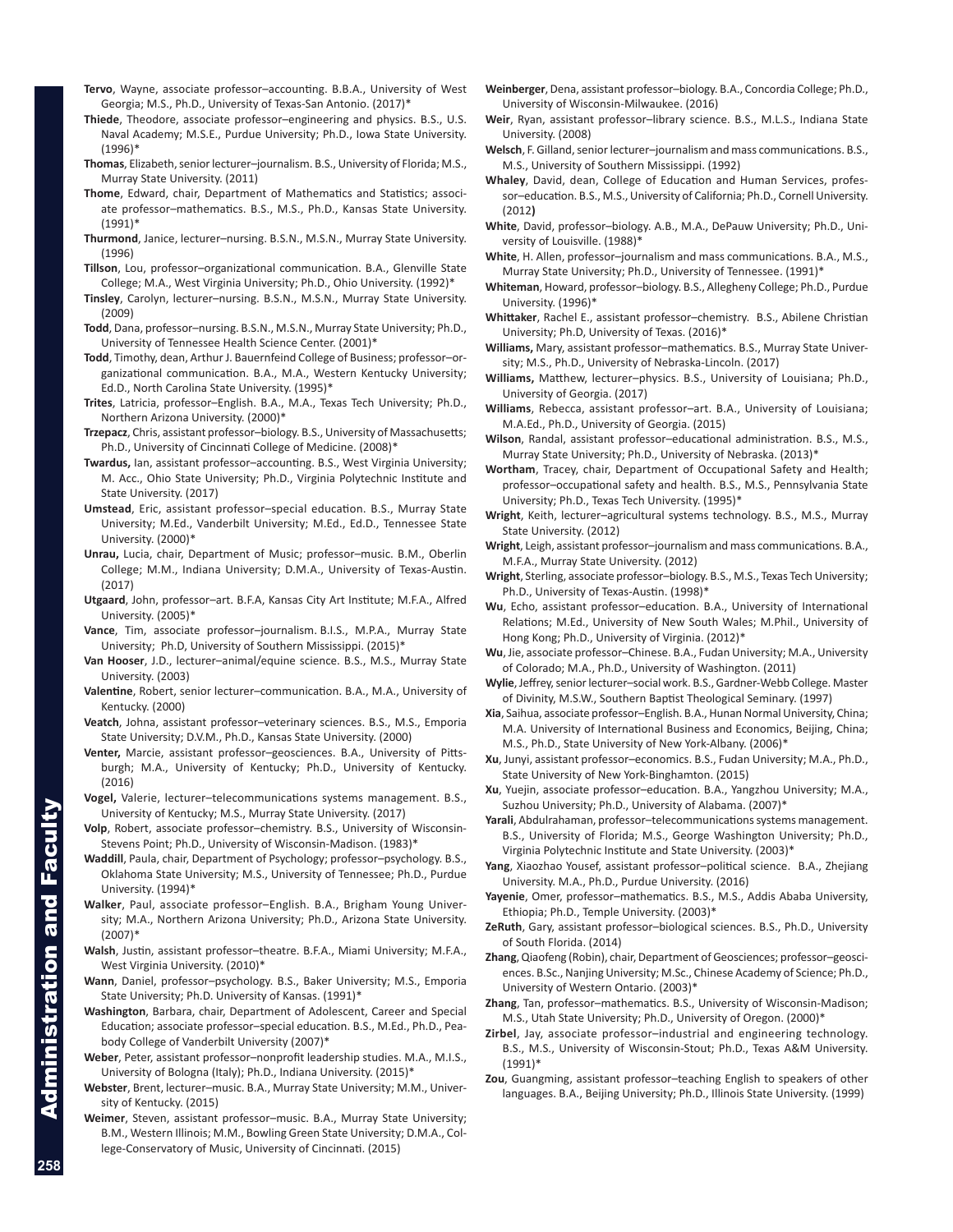# Administration and Faculty **Administration and Faculty**

# **Professor Emeriti**

*The Board of Regents votes to award the rank of Professor Emeritus to assistant professors, associate professors, or professors who have limited or terminated their responsibilities as ranked faculty members after ten or more years of distinguished service to Murray State University.* **Adams**, Eddie R., industrial education and technology. (1968-1991) **Adams**, John H., English. (1967-1993) **Adelman**, Frank W., industrial and engineering technology. (1978-1994) **Alderdice**, Nancy B., business. (1989-2009) **Anderson**, Buford, physics. (1963-1998) **Anderson**, Jeffrey E., chemistry. (1983-2011) **Anderson**, Thayle K., English. (1970-2003) **Babcock**, Squire, professor–English. (1992-2017) **Baggett**, Wallace, social work. (1970-1986) **Bailey**, Ernie R., library science. (1971-2007) **Bailey**, Gene N., graphic arts technology. (1969-1997) **Barrett**, Terry R., psychology. (1975-2000) **Batts**, R. Andrew Jr., computer science. (1975-2015) **Bates**, Karen G., music. (1978-2004) **Baust**, Joseph A., education. (1978-2009) **Beahan**, Charlotte, history. (1980-2015) **Beane**, Allan L., special education. (1977-2001) **Beatty**, Durwood W., agriculture. (1968-1995) **Beck**, Ann, political science. (2004-2015) **Bennett**, Donald E., mathematics. (1970-2009) **Benson**, James, industrial and engineering technology. (1991-2014) **Beyer**, Louis M., engineering and physics. (1967-1999) **Bishop**, Steve, art. (1979-2010) **Bodevin**, Leon, Spanish. (1999-2015) **Bogal-Allbritten**, Rosemarie, social work. (1977-2003) **Boggess**, Gary, chemistry. (1966-1999) **Booth**, James L., organizational communication. (1976-2007) **Bossing**, Lewis L., education. (1975-1999) **Boyd**, Karen W., art. (1967-1997) **Bradley**, Evelyn A., psychology. (1966-1983) **Britt**, George N., mathematics. (1964-1996) **Brockway**, Gary R., marketing. (1976-2010) **Broughton**, James, recreation. (1989-2016) **Brown**, Margaret, modern languages. (1990-2014) **Brown**, Stephen, music. (1982-2012) **Burkeen**, Oleta, nursing. (1977-2001) **Call**, William L., telecommunications systems management. (1984-2002) **Campbell**, Marlene L., computer science. (1984-1999) **Carr**, Ann D., family and consumer studies. (1966-1998) **Carstens**, Ken, archaeology. (1978-2007) **Cartwright**, Joseph H., history. (1970-1998) **Cella**, C. Ronald, English. (1968-2000) **Chamberlain**, Don, professor–accounting. (1977-2017) **Clark**, Armin L., geosciences. (1961-1994) **Clark**, Howell R., chemistry. (1963-1986) **Cohen**, Michael M., English. (1976-2003) **Collins**, Irma H., music. (1976-1993) **Conklin**, Raymond, music. (1973-2016) **Conley**, Harry L., chemistry. (1968-2001) **Conover**, Mary E., industrial and engineering technology. (1978-2000) **Cooper**, Geneva L., nursing. (1977-2007) **Cornelius**, Fred H., English. (1976-1997) **Cornell**, William D. Jr., biology. (1978-2006) **Cox**, M. Douglas, veterinary sciences. (1995-2004) **Crafton**, Arvin D., school administration. (1966-1993) **Culpepper**, Jetta C., library science. (1969-2009) **Daughaday**, Charles, English. (1966-1997) **Daughaday**, Lillian, sociology. (1981-2013) **Davis**, James, animal and equine science. (1984-2014) **Dougherty**, Richard J., art. (1992-2013) **Dressler**, John, music. (1989-2016) **Driskill**, C. Dwayne, agriculture/agricultural mechanization. (1984-2015) **Duobinis-Gray**, Leon, biology. (1988-2016) **DuFord**, Sally, family and consumer studies. (1977-1999) **Duncan**, Don D., physics. (1967-2003) **Earnest**, James David, English. (1976-2004) **Ebert**, Reika, associate professor–German. (2000-2017)

**Eldredge**, David L., computer information systems. (1976-2000) **Elgin**, Jean K., nursing. (1972-1988) **Etherton**, Robert C., physics. (1967-1994) **Eversmeyer**, Harold E., biology. (1964-1994) **Fairbanks**, Kenneth B., mathematics. (1979-2009) **Farrell**, Kathleen, professor–nursing. (1997-2017) **Fazi**, Frank, graphic arts technology. (1965-1985) **Fender**, David, occupational safety and health. (1995-2016) **Ferguson**, John W., Spanish. (1965-1997) **Flood**, Eugene, management. (1966-1979) **Foreman**, Terry H., philosophy and religious studies. (1975-2001) **Forrester**, Kent H., English. (1971-1995) **Fox**, Robert B., education. (1968-1983) **Frame**, Charles, dietetics. (1999-2009) **Fuller**, Marian J., biology. (1967-2000) **Furches**, Jeanette P., nursing. (1974-1994) **Furches**, W. Harry, art. (1963-1993) **Fuhrmann**, Joseph T., history. (1978-2006) **Gantt**, Vernon W., speech communication. (1973-2000) **Garfield**, Gene J., political science. (1970-2004) **Garrett**, Mica, associate professor–Spanish. (1995-2017) **Gayman**, Cynthia, professor–philosophy. (2003-2017) **Gibson**, Vanda Jean, child studies. (1955-1984) **Giles**, Howard C., economics. (1964-1989) **Goodell**, John, mathematics. (1994-2004) **Greer**, Marlin E., telecommunications systems management. (1979-2010) **Griffin**, John B., library science. (1977-2007) **Grimes**, J. Milton, German. (1972-2007) **Guin**, Larry, finance. (1978-2012) **Gutwirth**, Sarah, professor–art. (1998-2017) **Hainsworth**, Jerome C., education. (1973-1998) **Hammons**, JoAnn, communication disorders. (1989-2010) **Haney**, Roger D., journalism and mass communications. (1977-2004) **Harcourt**, Jules, office systems and business education. (1968-1991) **Harrison**, Carroll F., Jr., speech communication and theatre. (1970-1986) **Harrison**, Dannie E., economics. (1969-2007) **Head**, Robert W., art. (1966-1997) **Heim**, Keith M., library science. (1974-1996) **Helton**, Roy Jr., English. (1967-2015) **Henley**, Melvin B., chemistry. (1964-1996) **Herndon**, Jerry, English. (1969-1997) **Herren**, Charles E., veterinary science. (1977-1991) **Higginson**, Bonnie, regent's professor, education. (1979-2013) **Holcomb**, Elizabeth Powell, nursing. (1981-2008) **Holcomb**, Thomas F., guidance and counseling. (1971-2009) **Holt**, William J., health, physical education and recreation. (1960-1991) **Honchul**, Delbert, management. (1967-1981) **Honchul**, Quava S., library science. (1966-1987) **Hooks**, Janice, education. (1965-2003) **Horwood**, Stephen E., graphic communications management. (1976-2008) **Hough**, Aldean L., English. (1962-1987) **Hulick**, Charles H., III, education. (1985-2004) **Hussung**, Karl F., chemistry. (1957-1992) **Jacobs**, Martin, education. (1994-2016) **Jacquot**, Ruth H., education. (1989-1999) **Johnson**, Michael E., art. (1973-2008) **Johnson**, Willis N., education. (1977-1999) **Johnston**, Timothy C., biology. (1986-2016) **Jones**, Donald E., education. (1966-1987) **Jones**, Gary D., mathematics. (1969-2003) **Jones**, Steven H., anthropology and social work. (1977-2012) **Julian**, Frank H., accounting/legal studies. (1974-2004) **Kadel**, Wade L., veterinary science. (1978-1997) **Keeslar**, Suzanne, French. (1966-1996) **Kellie**, Andrew C., industrial and engineering technology. (1982-2013) **Kem**, Lee, education. (2000-2016) **Kind**, Thomas C., geosciences. (1976-2009) **Kipphut**, George, geosciences. (1991-2016) **Koenecke**, William, education. (2001-2012) **Koren**, Johan, professor–education. (2003-2017) **Kraemer**, David, occupational safety and health. (1986-2014) **Krizan**, A. C., office systems and business education. (1978-2000) **Kruger**, John M., industrial and engineering technology. (1982-1998)